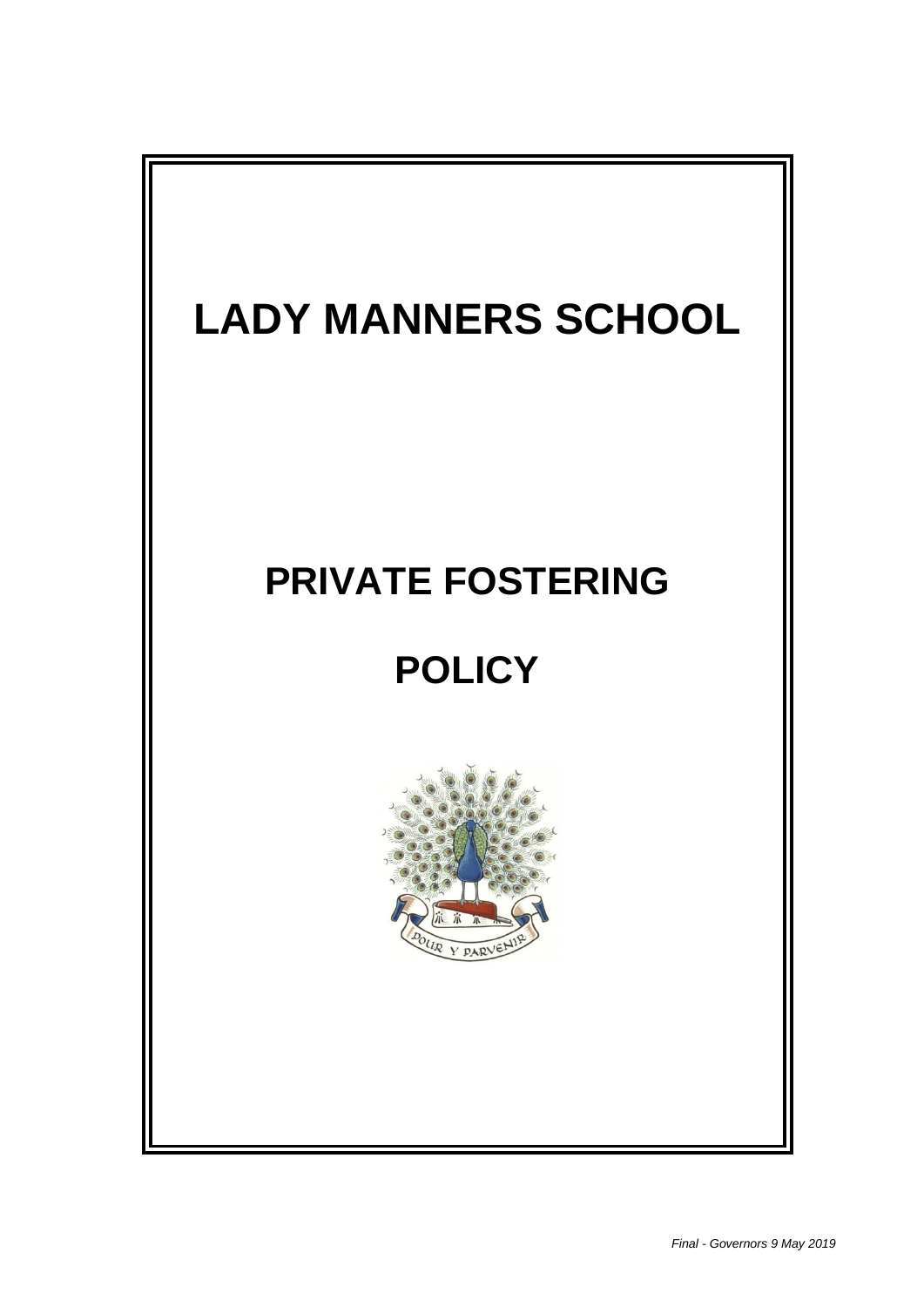### **AIMS STATEMENT**

At Lady Manners School we strive to attain the highest standards in our work, have respect for others and develop our individual talents.

### **1. INTRODUCTION AND CONTEXT**

Most children and young people spend some time away from their home staying with relatives and friends. In cases where children/young people may stay for longer period of time special procedures may apply.

If a child or young person is under 16 (or if disabled under 18) and living with a family member or friend for longer than 28 days this is then seen as Private Fostering. This does not have to be continuous; if a child/young person is staying with family members or friends that add up to 28 days or longer in any period of time this may then be seen as Private Fostering.

Private Fostering is an arrangement made by the parent with the carer who has agreed to look after the child/young person on their behalf. In some circumstances they may not have agreed or the circumstances of their living arrangements raises health, welfare and safety concerns for the child/young person.

#### **1.1 Our Responsibilities**

At Lady Manners School we fully recognise responsibilities regarding Private Fostering, ensuring that staff are fully aware about how to identify a child/young person and the circumstances around Private Fostering. This includes a duty to report any instances to the Local Authority if it is believed the child/young person is possibly living in a Private Fostering arrangement.

This policy should be read in conjunction with "How to Identify a Privately Fostered Child" Appendix A, found at the end of this policy and for more information guidance can be found via the following link: [Derbyshire County](http://www.derbyshire.gov.uk/social_health/children_and_families/adoption_and_fostering/fostering/become_foster_carer/types_fostering/private_fostering/default.asp)  Council - [Private Fostering](http://www.derbyshire.gov.uk/social_health/children_and_families/adoption_and_fostering/fostering/become_foster_carer/types_fostering/private_fostering/default.asp)

Furthermore, we will follow the procedures set out by the [Derbyshire](http://derbyshirescbs.proceduresonline.com/p_ch_living_away.html#priv_fostering)  [Safeguarding Children's Board, section 1.6.10:](http://derbyshirescbs.proceduresonline.com/p_ch_living_away.html#priv_fostering)  [http://derbyshirescbs.proceduresonline.com/p\\_ch\\_living\\_away.html#priv\\_fost](http://derbyshirescbs.proceduresonline.com/p_ch_living_away.html#priv_fostering) [ering](http://derbyshirescbs.proceduresonline.com/p_ch_living_away.html#priv_fostering)

### **1.2 Our Policy**

Under the Children Act, 1989, the Local Authority has a duty to make sure the arrangement that the child or young person is in will provide for the child's or young person's needs and safeguard his or her welfare.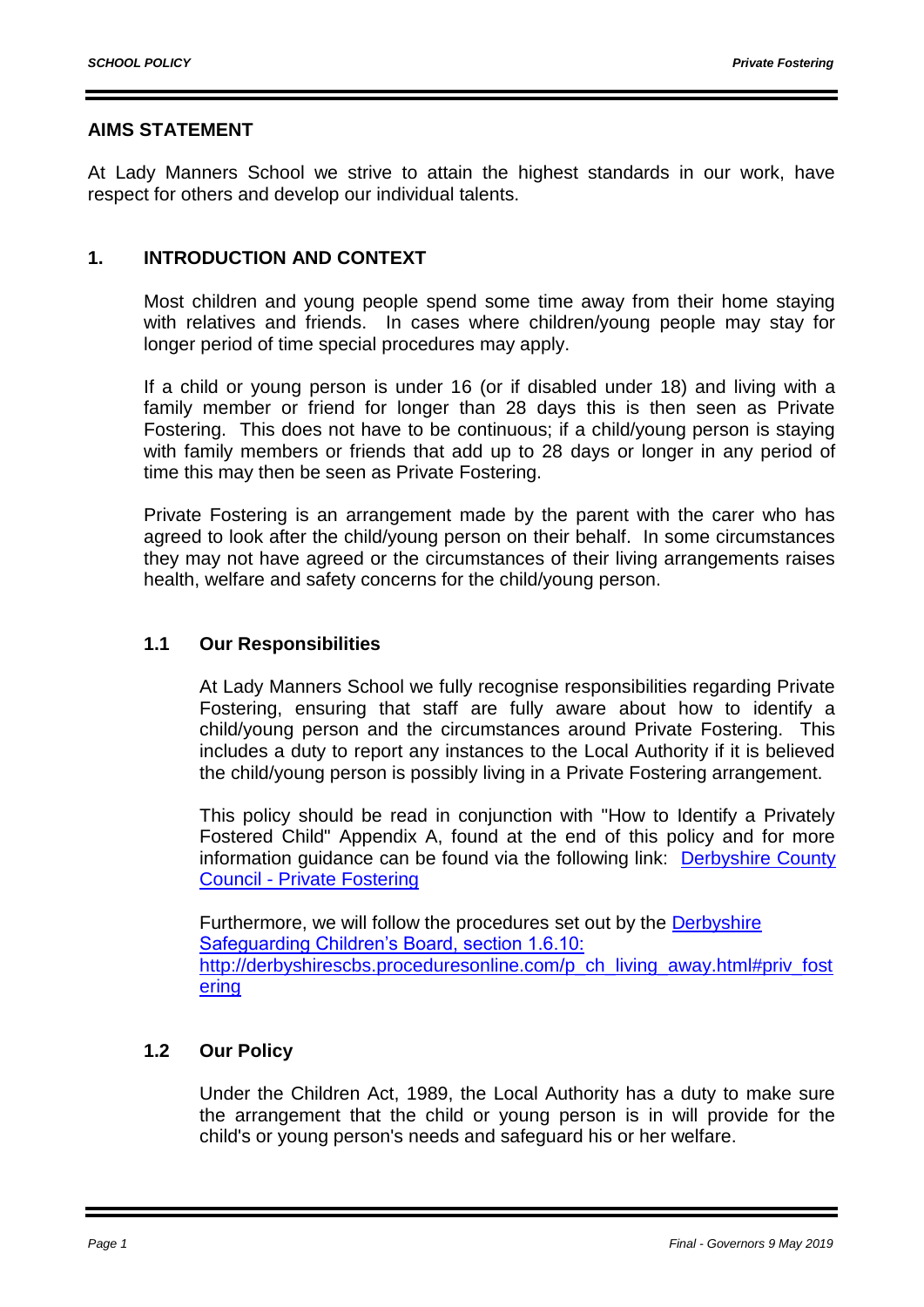Lady Manners School will ensure all staff, governors and volunteers in the school are aware of this duty.

If a member of staff, governor or volunteer becomes aware that a child or young person may be living in a Private Foster arrangement it is the responsibility of that person to report this to the Safeguarding Designated Person and this person may need to make further enquiries to try to establish this.

The Safeguarding Designated Person should seek advice from Children's Social Care as to whether the child or young person is a privately fostered child under the regulations. If so, a referral must be made to Children's Social Care.

Essential information for making a referral includes:

- Full names and dates of birth for the child:
- Address and daytime phone numbers for the current carer including mobiles;
- The child's address and phone number;
- Whereabouts of the child (and siblings);
- Child and family's ethnic origin;
- Child and family's main language;
- Actions taken and people contacted:
- Special needs of the child, including need for an accredited interpreter, accredited sign language interpreter or other language support;
- A clear indication of the family's knowledge of the referral and whether they have consented to the sharing of confidential information;
- The details of the person making the referral.

Other information that may be essential in a referral about a possible Privately Fostered child or young person:

- Address and daytime phone number of the parent/ parental responsibility holder
- Address and phone numbers of any other family members
- Any other helpful information about the parent/parental responsibility to assist an understanding of why this child or young person is not living with them.

Lady Manners School will work together with the Local Authority to help safeguard and promote the child's or young person's safety and welfare.

### **2. SAFEGUARDING ROLES AND RESPONSIBILITIES**

#### **All staff, volunteers and governors have responsibility for the following**:

 To ask parents/carers questions about their relationship with the child/young person if this is unclear, confusing or concerning.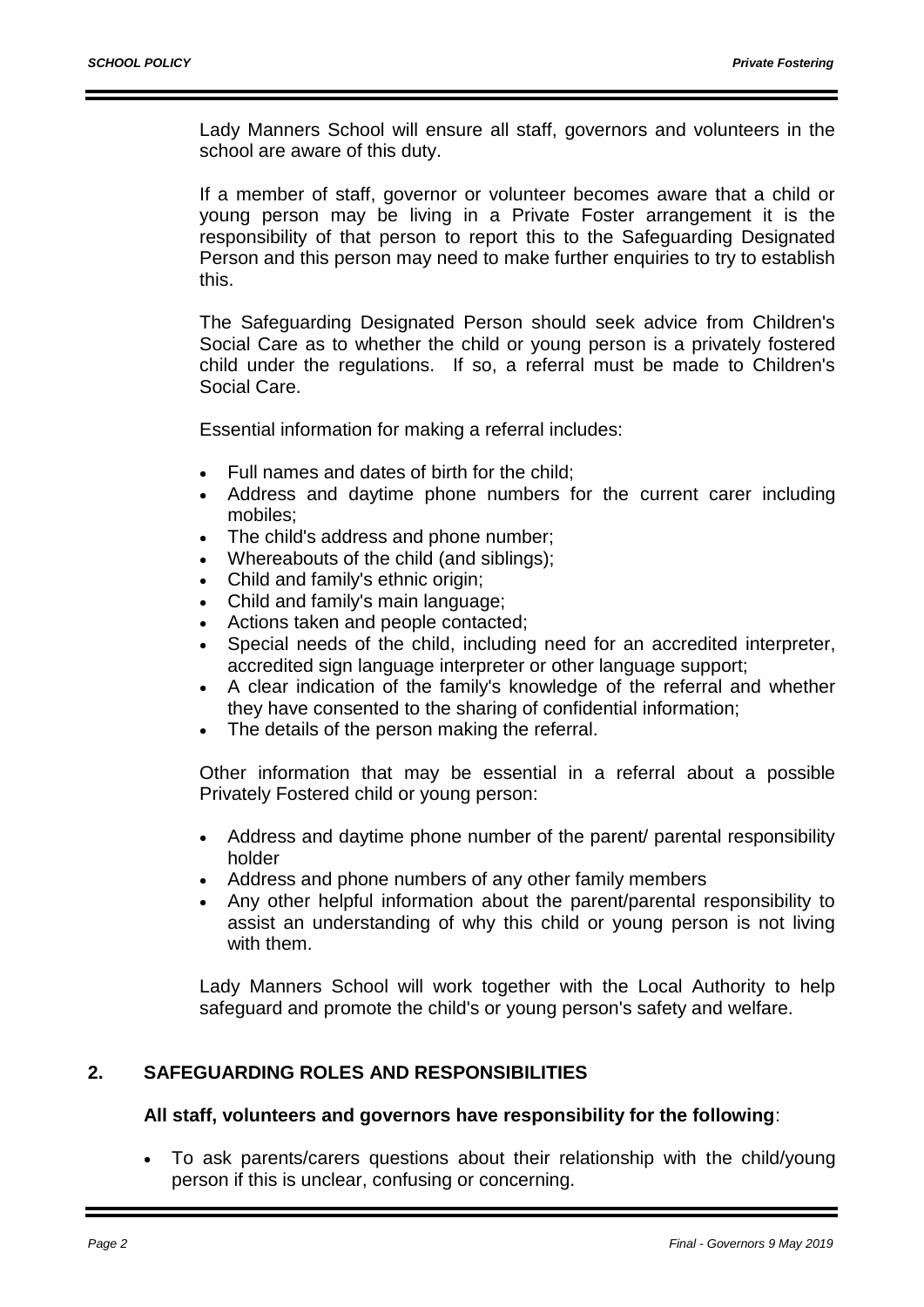- To follow up any discussion with a child/young person about their living arrangement when it is unclear, confusing or concerning.
- To have robust consent/trips/outings letters which clearly define the child's relationship to the adult giving consent.

If a child or young person is living in a Private Fostering arrangement:

- To work with, monitor & report to the Local Authority ensuring the child/young person's needs, safety & welfare are being met whilst in a Private Fostering arrangement.
- To assist with advising and supporting the carer to undertake their duties whist the child or young person is living in such an arrangement.

# **3. MANAGEMENT OF THE POLICY**

The Senior Designated Person is familiar with this policy and ensure all staff, governors and volunteers are aware and familiar with the legal requirements, and duties.

The Headteacher will ensure that Private Fostering forms part of staff safeguarding induction and is used in safeguarding training in the school.

The Headteacher will report on issues relating to private Fostering and any impact for the school to the governing body.

The Governing Body will oversee the policy, ensure its implementation and review its content on an annual basis in line with the S175 Safeguarding audit.